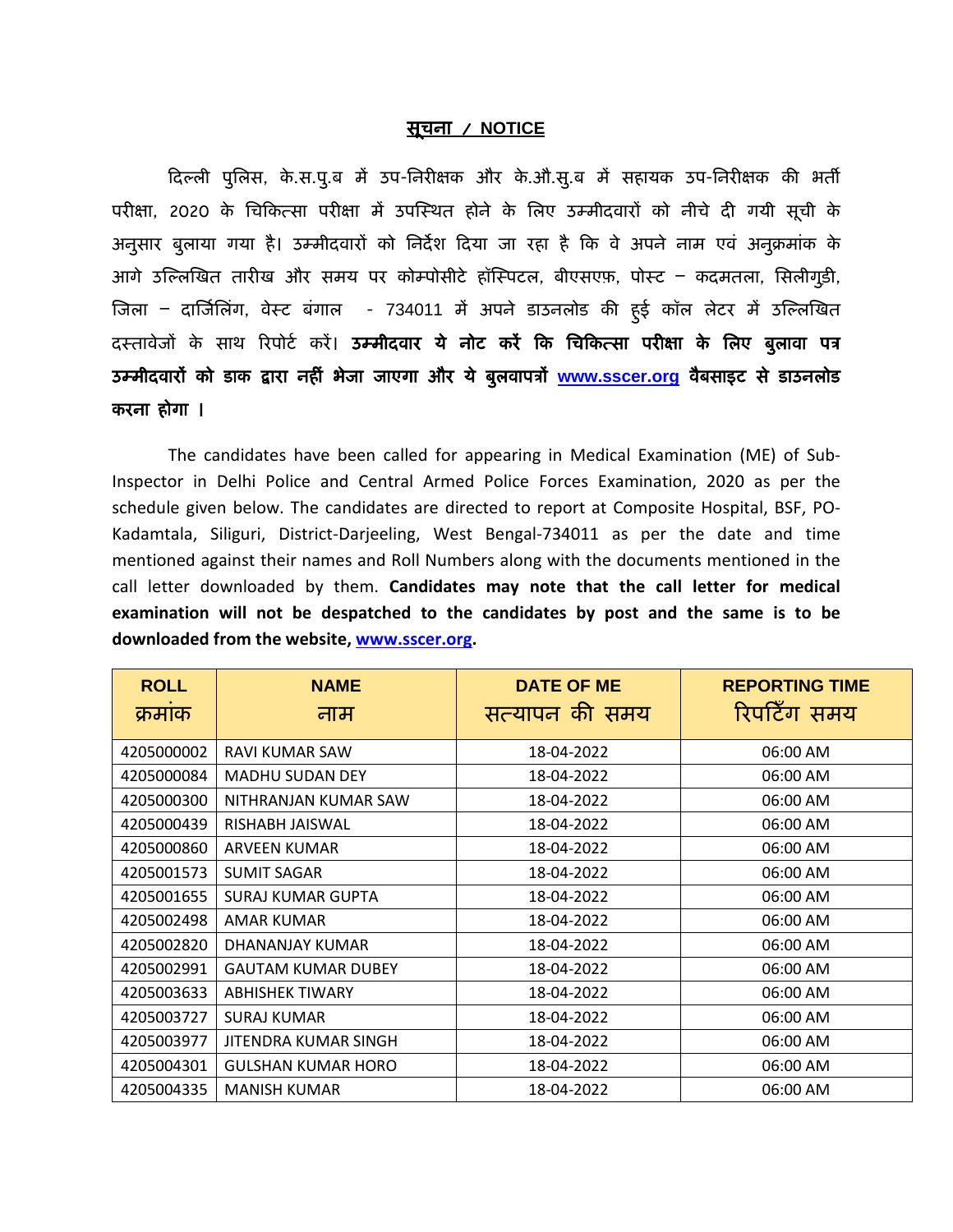| <b>ROLL</b> | <b>NAME</b>                 | <b>DATE OF ME</b> | <b>REPORTING TIME</b> |
|-------------|-----------------------------|-------------------|-----------------------|
| क्रमाक      | नाम                         | सत्यापन की समय    | रिपटिँग समय           |
| 4205005184  | PRAKASH KUMAR MANDAL        | 18-04-2022        | 06:00 AM              |
| 4205005307  | <b>SUMAN KUMAR SINGH</b>    | 18-04-2022        | 06:00 AM              |
| 4205005765  | <b>SUNNY KERKETTA</b>       | 18-04-2022        | 06:00 AM              |
| 4205006026  | RUPAK KUMAR UPADHYAY        | 18-04-2022        | 06:00 AM              |
| 4205006059  | <b>VIKASH KUMAR</b>         | 18-04-2022        | 06:00 AM              |
| 4205006094  | MUKESH MANDAL               | 18-04-2022        | 06:00 AM              |
| 4205006296  | PANKAJ KUMAR PANDEY         | 18-04-2022        | 06:00 AM              |
| 4205006343  | JAI PRAKASH BHAGAT          | 18-04-2022        | 06:00 AM              |
| 4205006596  | VISHWAJEET BHARDWAJ         | 18-04-2022        | 06:00 AM              |
| 4205006975  | SIKANDAR KUMAR YADAV        | 18-04-2022        | 06:00 AM              |
| 4205007259  | RAJIV RANJAN SINGH          | 18-04-2022        | 06:00 AM              |
| 4205007647  | RAHUL KUMAR SHARMA          | 18-04-2022        | 06:00 AM              |
| 4205009593  | <b>PRASHANT SHEKHAR</b>     | 18-04-2022        | 06:00 AM              |
| 4205009772  | SANJIT KUMAR                | 18-04-2022        | 06:00 AM              |
| 4205010201  | <b>RAHUL KUMAR</b>          | 18-04-2022        | 06:00 AM              |
| 4205010341  | SOURAV KUMAR SINGH          | 18-04-2022        | 06:00 AM              |
| 4205010434  | SAURAV KUMAR SINHA          | 18-04-2022        | 06:00 AM              |
| 4205010857  | RAJAN RAJ ORAON             | 18-04-2022        | 06:00 AM              |
| 4205011035  | <b>VISHNU GIRI</b>          | 18-04-2022        | 06:00 AM              |
| 4205011116  | <b>GUDDU SINGH RATHOR</b>   | 18-04-2022        | 06:00 AM              |
| 4205011284  | SANJEET KUMAR NEERAJ        | 18-04-2022        | 06:00 AM              |
| 4205011609  | AJEET KUMAR                 | 18-04-2022        | 06:00 AM              |
| 4205011760  | <b>ARJUN KUMAR</b>          | 18-04-2022        | 06:00 AM              |
| 4205011812  | RAJ KISHORE KUMAR           | 18-04-2022        | 06:00 AM              |
| 4205011953  | BIDHAN CHANDRA RAJHANS      | 18-04-2022        | 06:00 AM              |
| 4205012226  | <b>ROHIT KACHHAP</b>        | 19-04-2022        | 06:00 AM              |
| 4205012383  | RAJESH KUMAR MAHATO         | 19-04-2022        | 06:00 AM              |
| 4205012415  | <b>SUJIT HEMBROM</b>        | 19-04-2022        | 06:00 AM              |
| 4205013009  | <b>MITHUN BASKEY</b>        | 19-04-2022        | 06:00 AM              |
| 4205013051  | ROHAN RANJAN GOND           | 19-04-2022        | 06:00 AM              |
| 4205013300  | ABHIRAG MEHTA               | 19-04-2022        | 06:00 AM              |
| 4205013326  | ROSHAN RANJAN BHENGRA       | 19-04-2022        | 06:00 AM              |
| 4205013956  | <b>SOURAV SINGH</b>         | 19-04-2022        | 06:00 AM              |
| 4205013999  | PURUSHOTTAM KUMAR<br>SHARMA | 19-04-2022        | 06:00 AM              |
| 4205014037  | MD ZIAUL HAQ SHAH           | 19-04-2022        | 06:00 AM              |
| 4205014381  | ADITYA KUMAR                | 19-04-2022        | 06:00 AM              |
| 4205014462  | SOURABH KUMAR MAHTO         | 19-04-2022        | 06:00 AM              |
| 4205014785  | <b>DEEPAK KUMAR</b>         | 19-04-2022        | 06:00 AM              |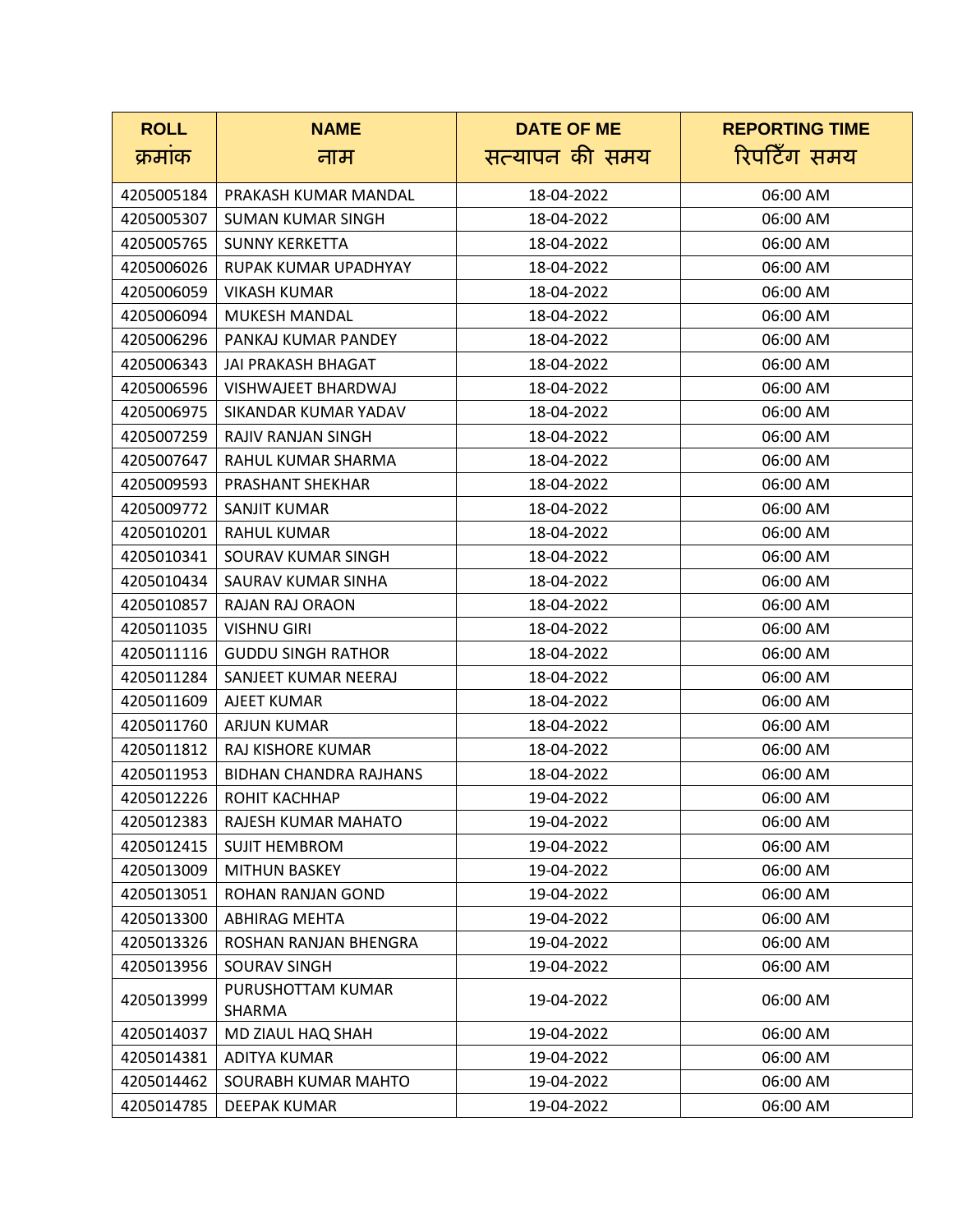| <b>ROLL</b> | <b>NAME</b>                | <b>DATE OF ME</b> | <b>REPORTING TIME</b> |
|-------------|----------------------------|-------------------|-----------------------|
| क्रमाक      | नाम                        | सत्यापन की समय    | रिपटिँग समय           |
|             | PRINCE KUMAR TIWARY        |                   |                       |
| 4205015463  |                            | 19-04-2022        | 06:00 AM              |
| 4205015636  | UTTAM KUMAR BHAIYA         | 19-04-2022        | 06:00 AM              |
| 4205015637  | PAWAN KUMAR                | 19-04-2022        | 06:00 AM              |
| 4205015662  | <b>SUMIT KUMAR SONI</b>    | 19-04-2022        | 06:00 AM              |
| 4205015723  | AMAN KUMAR AGRAWAL         | 19-04-2022        | 06:00 AM              |
| 4205015820  | <b>SACHIN</b>              | 19-04-2022        | 06:00 AM              |
| 4205015876  | <b>ANMOL KUMAR</b>         | 19-04-2022        | 06:00 AM              |
| 4205015887  | <b>KUMAR RAJAN</b>         | 19-04-2022        | 06:00 AM              |
| 4205016145  | <b>MANISH KUMAR PANDEY</b> | 19-04-2022        | 06:00 AM              |
| 4205016245  | <b>MAHESH PRASAD GUPTA</b> | 19-04-2022        | 06:00 AM              |
| 4205016355  | <b>BILASH KUMAR</b>        | 19-04-2022        | 06:00 AM              |
| 4205016497  | NAVEEN PREMDAN BARLA       | 19-04-2022        | 06:00 AM              |
| 4205016575  | AMAN KUMAR CHOUDHARY       | 19-04-2022        | 06:00 AM              |
| 4205016840  | <b>UPENDRA KUMAR</b>       | 19-04-2022        | 06:00 AM              |
| 4205017080  | ANIKET KUMAR SINGH         | 19-04-2022        | 06:00 AM              |
| 4205017179  | <b>VISHAL KUMAR</b>        | 19-04-2022        | 06:00 AM              |
| 4410000497  | RAJESH KUMAR JHA           | 19-04-2022        | 06:00 AM              |
| 4410000976  | TARA SANKAR MAJILA         | 19-04-2022        | 06:00 AM              |
| 4410001013  | PREM PRAKASH MEENA         | 19-04-2022        | 06:00 AM              |
| 4410001020  | <b>VISHAL BHAGAT</b>       | 19-04-2022        | 06:00 AM              |
| 4410001120  | <b>RAJESH SINGH</b>        | 19-04-2022        | 06:00 AM              |
| 4410001222  | <b>DEEPJYOTI BISWAS</b>    | 19-04-2022        | 06:00 AM              |
| 4410001434  | <b>NITISH KARMAKAR</b>     | 19-04-2022        | 06:00 AM              |
| 4410001495  | <b>MANISH KUMAR SINGH</b>  | 19-04-2022        | 06:00 AM              |
| 4410001886  | <b>CHINMOY DAS</b>         | 19-04-2022        | 06:00 AM              |
| 4410002240  | PRASANTA PRASAD MANDAL     | 19-04-2022        | 06:00 AM              |
| 4410002349  | ABHIJIT PRASAD SHAW        | 19-04-2022        | 06:00 AM              |
| 4410002476  | ABHINAV KUMAR              | 20-04-2022        | 06:00 AM              |
| 4410002751  | <b>BISHAL KUMAR BHAGAT</b> | 20-04-2022        | 06:00 AM              |
| 4410002779  | AMAN KUMAR SINGH           | 20-04-2022        | 06:00 AM              |
| 4410003167  | ANSUMAN PRAMANIK           | 20-04-2022        | 06:00 AM              |
| 4410003368  | <b>KUMAR SANU</b>          | 20-04-2022        | 06:00 AM              |
| 4410003405  | ANAND SHAW                 | 20-04-2022        | 06:00 AM              |
| 4410003890  | <b>MONIMOY HALDER</b>      | 20-04-2022        | 06:00 AM              |
| 4410004272  | AMAL KUMAR KOLEY           | 20-04-2022        | 06:00 AM              |
| 4410004616  | PURAN MAL GADRI            | 20-04-2022        | 06:00 AM              |
| 4410005196  | ANISH PRASAD               | 20-04-2022        | 06:00 AM              |
| 4410006570  | SACHIN KUMAR               | 20-04-2022        | 06:00 AM              |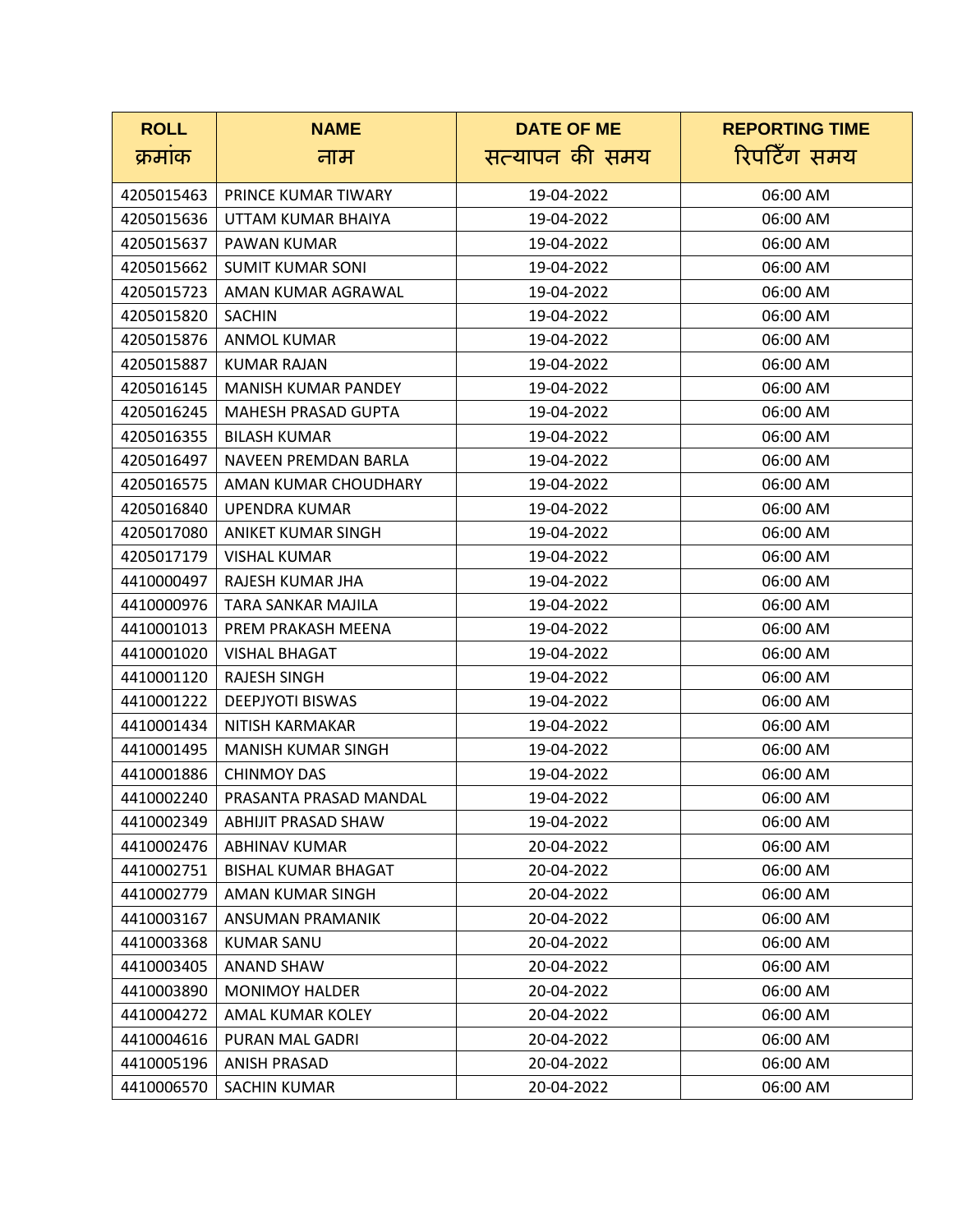| <b>ROLL</b> | <b>NAME</b>                | <b>DATE OF ME</b> | <b>REPORTING TIME</b> |
|-------------|----------------------------|-------------------|-----------------------|
| क्रमाक      | नाम                        | सत्यापन की समय    | रिपटिँग समय           |
| 4410007311  | <b>SURAJ KUMAR SINGH</b>   | 20-04-2022        | 06:00 AM              |
|             | <b>MOLOY NATH</b>          |                   |                       |
| 4410007562  | <b>CHATTOPADHYAY</b>       | 20-04-2022        | 06:00 AM              |
| 4410008324  | <b>SUJIT ROY</b>           | 20-04-2022        | 06:00 AM              |
| 4410009045  | RAHUL KUMAR SINGH          | 20-04-2022        | 06:00 AM              |
| 4410009326  | AMIT KUMAR ROY             | 20-04-2022        | 06:00 AM              |
| 4410009436  | MANISH KUMAR MANDAL        | 20-04-2022        | 06:00 AM              |
| 4410009959  | RAUSHAN KUMAR PANDEY       | 20-04-2022        | 06:00 AM              |
| 4410010249  | <b>BRAJESH KUMAR</b>       | 20-04-2022        | 06:00 AM              |
| 4410010788  | <b>ABHIJIT ADHIKARY</b>    | 20-04-2022        | 06:00 AM              |
| 4410011460  | ANSHUMAN SHARMA            | 20-04-2022        | 06:00 AM              |
| 4410012470  | MUNNA KUMAR SINGH          | 20-04-2022        | 06:00 AM              |
| 4410012558  | PRASHANT KUMAR             | 20-04-2022        | 06:00 AM              |
| 4410012606  | SAURAV VISHWAKARMA         | 20-04-2022        | 06:00 AM              |
| 4410012695  | <b>BIJAY KUMAR RAY</b>     | 20-04-2022        | 06:00 AM              |
| 4410013052  | SHIVAM KUMAR YADAV         | 20-04-2022        | 06:00 AM              |
| 4410014052  | <b>RAVI RAUSHAN</b>        | 20-04-2022        | 06:00 AM              |
| 4410014310  | DHANANJAY SINGH JANOTI     | 20-04-2022        | 06:00 AM              |
| 4410014462  | <b>SHUBHAM ASHISH</b>      | 20-04-2022        | 06:00 AM              |
| 4410015024  | SK SAMSUZZOHA              | 20-04-2022        | 06:00 AM              |
| 4410015526  | <b>MRINMOY SARMA</b>       | 20-04-2022        | 06:00 AM              |
| 4410015615  | <b>SUBHAJIT MONDAL</b>     | 20-04-2022        | 06:00 AM              |
| 4410015621  | <b>KRISHAN KUMAR MEENA</b> | 20-04-2022        | 06:00 AM              |
| 4410016732  | <b>SUBHENDU MAJI</b>       | 20-04-2022        | 06:00 AM              |
| 4410017282  | <b>BAPON KARMAKAR</b>      | 20-04-2022        | 06:00 AM              |
| 4410017407  | <b>ABHISHEK TIWARI</b>     | 20-04-2022        | 06:00 AM              |
| 4410018027  | AMIT KUMAR SHAW            | 20-04-2022        | 06:00 AM              |
| 4410018708  | RABINDRA KUMAR GUPTA       | 20-04-2022        | 06:00 AM              |
| 4604000147  | <b>OMPRAKASH DAS</b>       | 20-04-2022        | 06:00 AM              |
| 4604000541  | DILLIP KUMAR SAHOO         | 20-04-2022        | 06:00 AM              |
| 4604000989  | SAMESH KUMAR PATRA         | 21-04-2022        | 06:00 AM              |
| 4604001001  | K SIVA PRASAD RAO          | 21-04-2022        | 06:00 AM              |
| 4604001142  | <b>VARTU BALLAV BEHERA</b> | 21-04-2022        | 06:00 AM              |
| 4604002632  | SANJEEV KUMAR KHAMARI      | 21-04-2022        | 06:00 AM              |
| 4604003225  | NARENDRA DANDSENA          | 21-04-2022        | 06:00 AM              |
| 4604004883  | <b>DEBASHISH SIRDAR</b>    | 21-04-2022        | 06:00 AM              |
| 4604005474  | MRUTYUNJAYA BEHERA         | 21-04-2022        | 06:00 AM              |
| 4604005533  | SURYAKANTA SWAIN           | 21-04-2022        | 06:00 AM              |
| 4604006555  | PABITRA KUMAR GOUDA        | 21-04-2022        | 06:00 AM              |